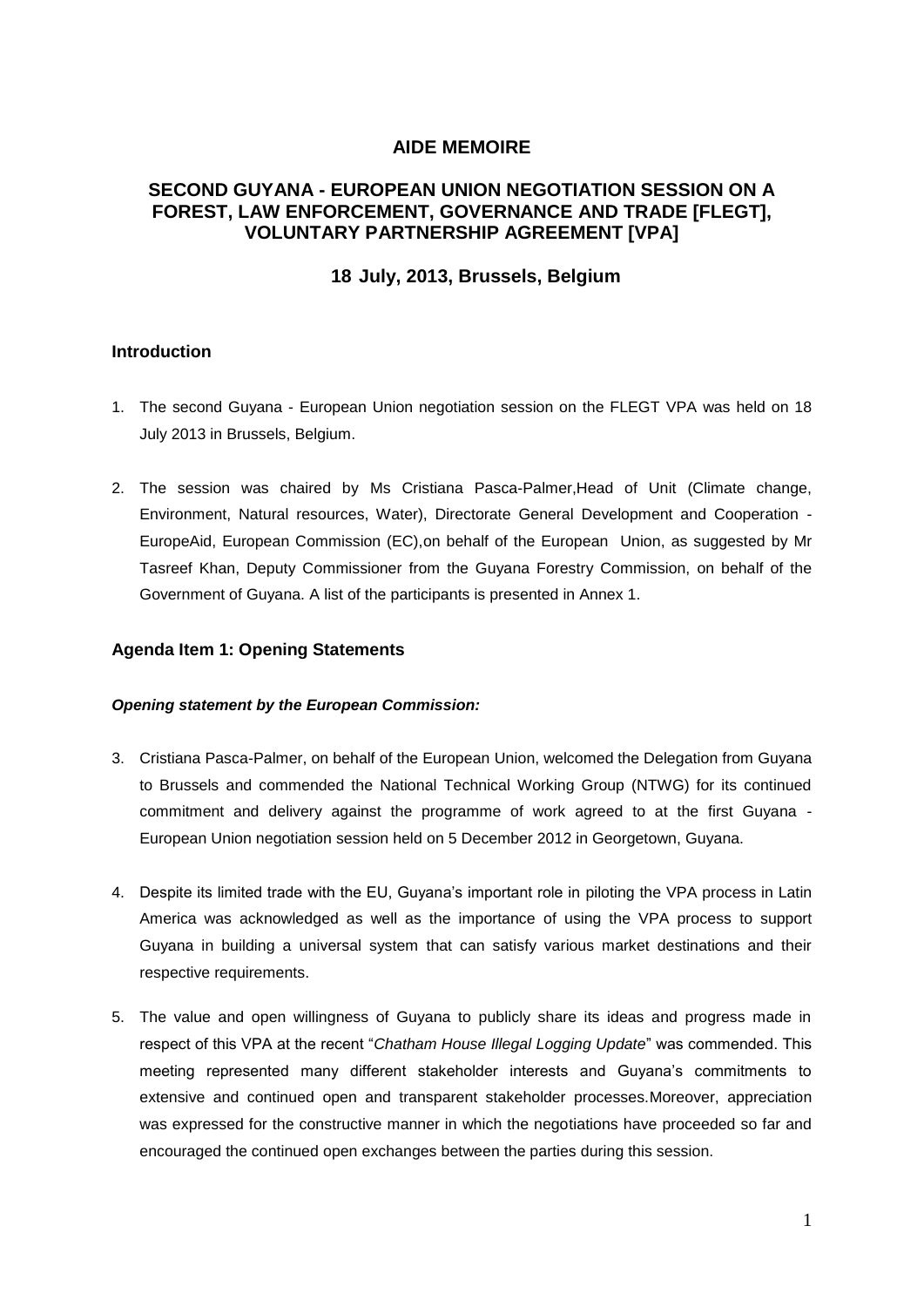## *Opening Statement by Guyana*

- 6. In his opening remarks, Mr Tasreef Khan, on behalf of the Government of Guyanaand the NTWG, expressed gratitude for the continued participation and commitment of parties in the EU FLEGT VPA negotiation process. It was noted that the EU FLEGT VPA process commenced in 2009 and formal discussions began in December of 2012 following an assessment of the EU FLEGT programme and its possible contribution to Guyana's Forest industry.
- 7. Guyana´s progress towards a sustainable trade regime under the EU FLEGT Action Plan was acknowledged. Guyana expressed its continued commitment to the completion of this VPA process to ensure the transparent and efficient management of its forests.
- 8. Guyana acknowledged that there is a need to widenits consultation processes with stakeholders. Dialogue through technical and civil society meetings has reiterated the value and importanceof stakeholder consultation for the development of a robust legality assurance system as contemplated under the VPA.
- 9. Apologies were extended for the absence of Mr James Singh, Commissioner of Forests.

# **Agenda Item 2: Agreement on draft agenda and session modalities (***negotiation minutes, public report***)**

- 10. It was agreed that the *Aide Memoire*to the second Guyana European Union FLEGT VPA negotiation session and the updated roadmapwill be made public afterthe conclusion of the negotiation session.
- 11. The parties further agreed to issue a press release after the conclusion of the second negotiation session.
- 12. In terms of working modalities, the parties agreed to use track change versions in any future version of working documents and annexes.

## **Agenda Item 3: Progress**

13. The parties discussed and examined VPA progress made, based on the roadmap, since the firstnegotiation sessions. Key aspects discussed included: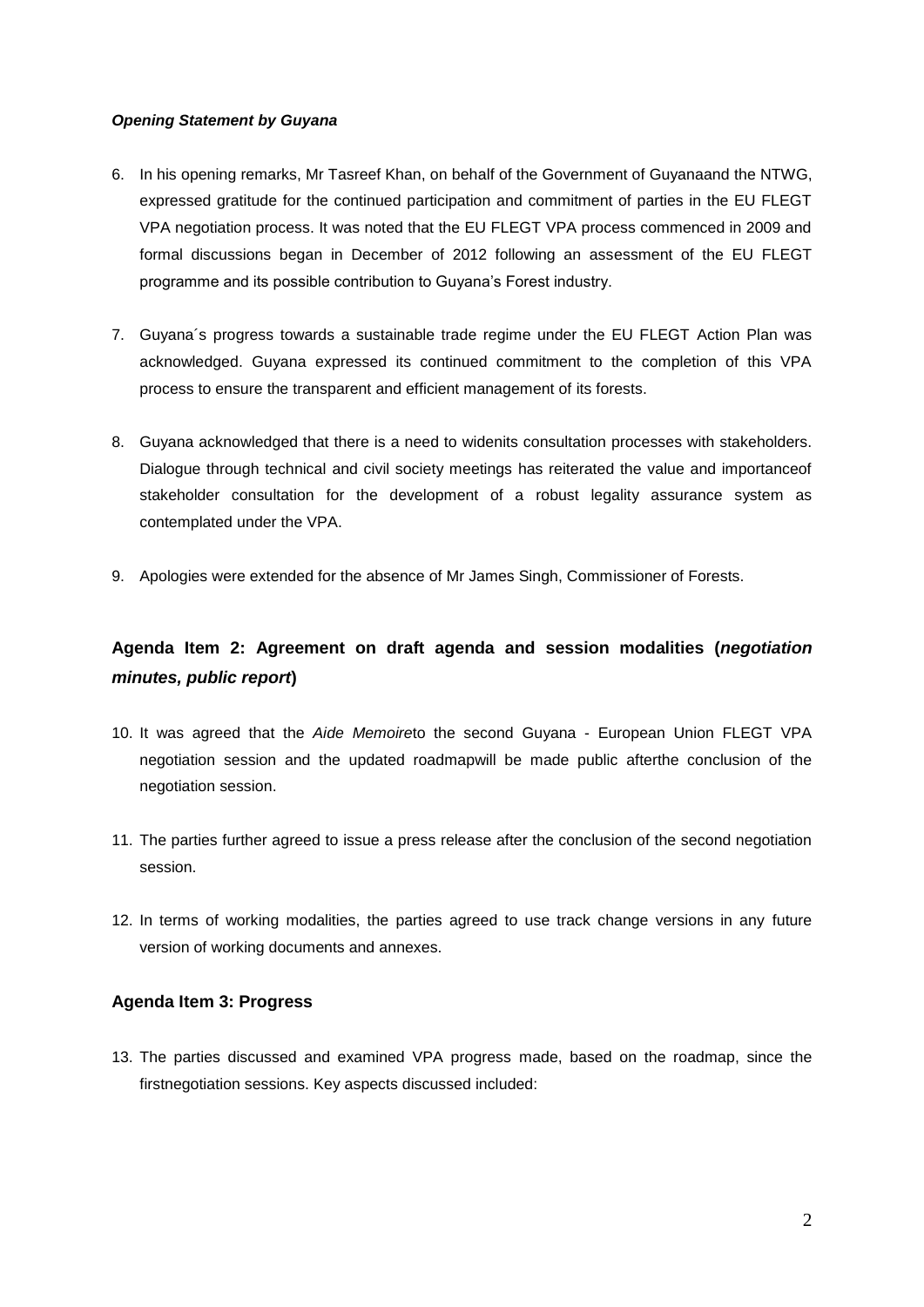#### *Item 3.1 – Guidelines for EU-GuyanaVoluntary Partnership VPA process*

- 14. Guyana has described its approach and mechanisms guiding the VPA negotiation process: these guidelines *inter alia* set out Guyana´s vision and objectives for the agreement as well as describe the structures (i.e. *Timber Legality and Trade Unit, National Technical Working Group,and various Sub-Committees)* established for supporting both the VPA development and preparations related toits negotiating positions.
- 15. In terms of its vision, Guyana wishes to strengthen its existing frameworks for forest legality and sustainable forest management in a manner consistent with national priorities, and which enhances Guyana's forest products' market opportunities.
- 16. The guidelines further serve as the basis for considering and developing the LAS.
- 17. These guidelines will be finalised within three weeks.

#### *Item 3.2 – Scope of Agreement (Geographical, Products)*

- 18. The parties discussed the scope of the agreement. Guyana again stressed the importance that the VPA must build on, and strengthen, existing systems.
- 19. Guyana´sinitial proposal is that the system will apply only to exports to the EU, however during discussions it was agreed that further stakeholder consultations should reflect on the scope of the agreement. Guyana explained that its legality system will be reviewed with a view to ensuring that its national system meets EU expectations under the FLEGT licences. The parties agreed that they intend to avoid parallel systems: this issue will be discussed in Guyana with stakeholders.
- 20. Guyana's initial proposal is that the VPA will cover products codes 4403; 4406; 4407; 4408; 4409; and 4412. The EU raised and discussed the possible impacts of products not covered by the VPA entering the EU market: not being included within the scope of the agreement such products will have to comply with the European Union Timber Regulation (EUTR). Moreover, not only will two regimes with different requirements on timber products exist, but the exclusion may also raise concerns with stakeholders as to why such products are not licensed despite a FLEGT licensing regime being in place in Guyana. Guyana will reflect on this issue in its consultations with stakeholders. Guyana also undertook to supply the EU with the list of products currently exported to the EU.
- 21. The parties agreed that the VPA will have to describe how timber imports into Guyana will be dealt with for purposes of possible segregation, or recognition and inclusion within the legality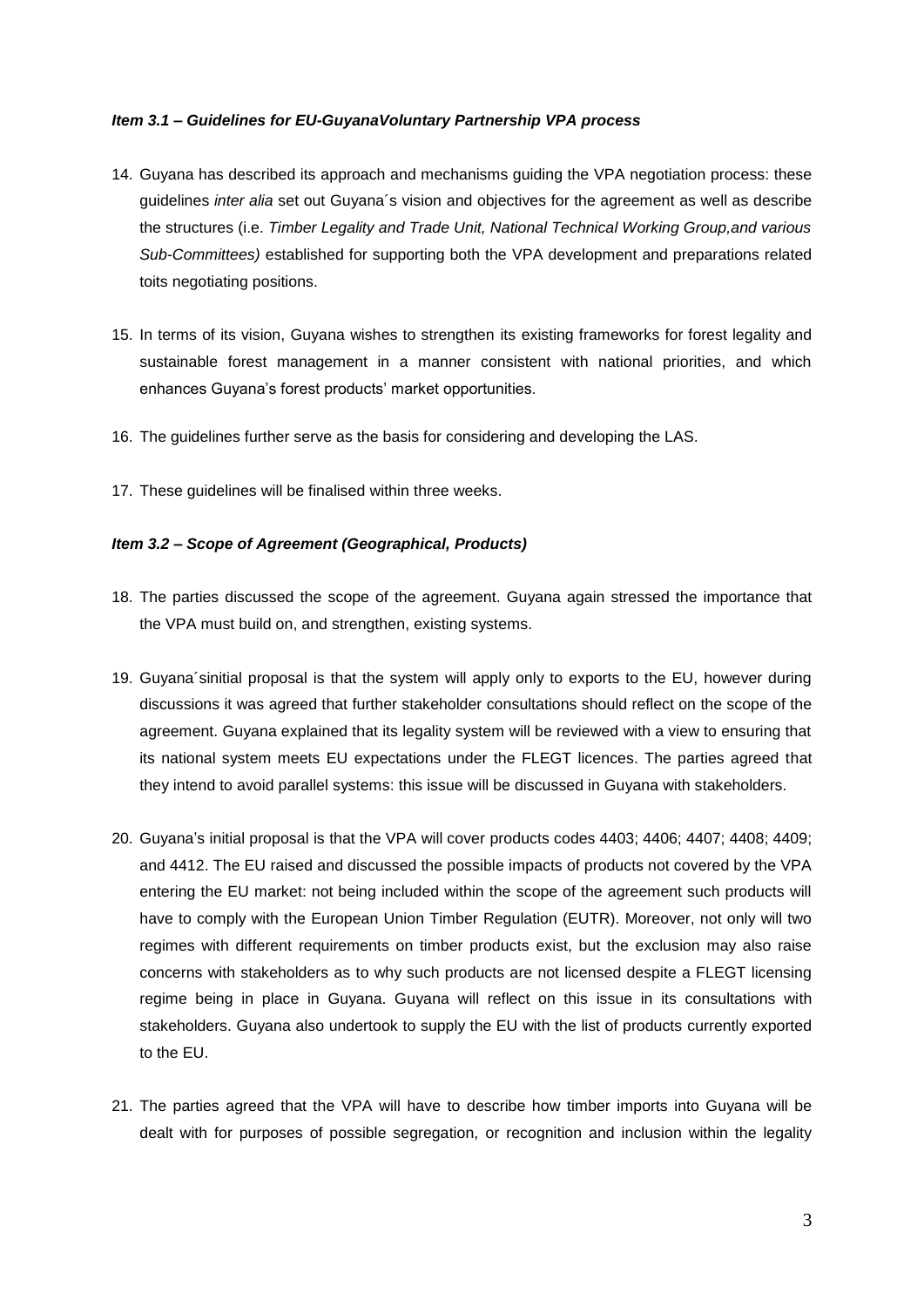assurance system in Guyana. As a result of the current provisions of the FLEGT Regulation<sup>1</sup> that considers all timber and timber products listed in Annex 1 leaving Guyana's physical territory as goods requiring FLEGT Licenses, a need exists that Guyana provides a description of how transit timber will be handled. Guyana will reflect on this issue in its consultations with stakeholders and in the development of the LAS description.

22. In the development of the legality assurance system that meets the VPA requirements, it is anticipated that the system will not only apply to EU market but eventually to all other markets at a later stage subject to stakeholder consultations.

#### *Item 3.3 – Legality Definition (LD)*

- 23. The parties acknowledged that the LD developed under the VPA is based on Guyana's national laws and regulations and not EU requirements.
- 24. A first draft of Guyana's LD was developed by the NTWG taking into consideration Guyana's existing system and also initial inputs from stakeholders, including the EU. The current draft will be further developed based on more consultations with stakeholders and efforts have been undertaken to secure funding to expand consultations.
- 25. The current draft of the LD includes requirements from selected sections of Guyana´s regulatory framework for the forest sector. The EU raised concerns relating to the degree of inclusion of certain elements dealing with aspects such as the allocation of forest resources, environmental obligations, tenure rights, social and welfare issues including labour and safety aspects. Guyana agreed to further reflect on those missing elements during its stakeholder consultation. The EU acknowledged its role as a partner in the development of this draft and committed to send additional comments pertaining to the existing draft of the LD.
- 26. Guyana reiterated that the development of the LD should also recognize *inter alia* the operational structure and legal requirements pertaining to the various types of forestry operators and take into consideration the multiple land usersprevalent in the country.

#### *Item 3.4 – Wood Tracking System (WTS)*

1

27. Guyana presented the first draft of its description for the WTS. The EU noted that this draft represents a firm basis from which to build and finalise the description for inclusion in the VPA annexes: it alsoprovided initial comments and agreed to follow-up with some additional comments. The EU's initial comments highlighted that, for purposes of clarity and also providing

<sup>&</sup>lt;sup>1</sup>Council Regulation (EC) No 2173/2005 of 20 December 2005 on the establishment of a FLEGT licensing scheme for imports of timber into the European Community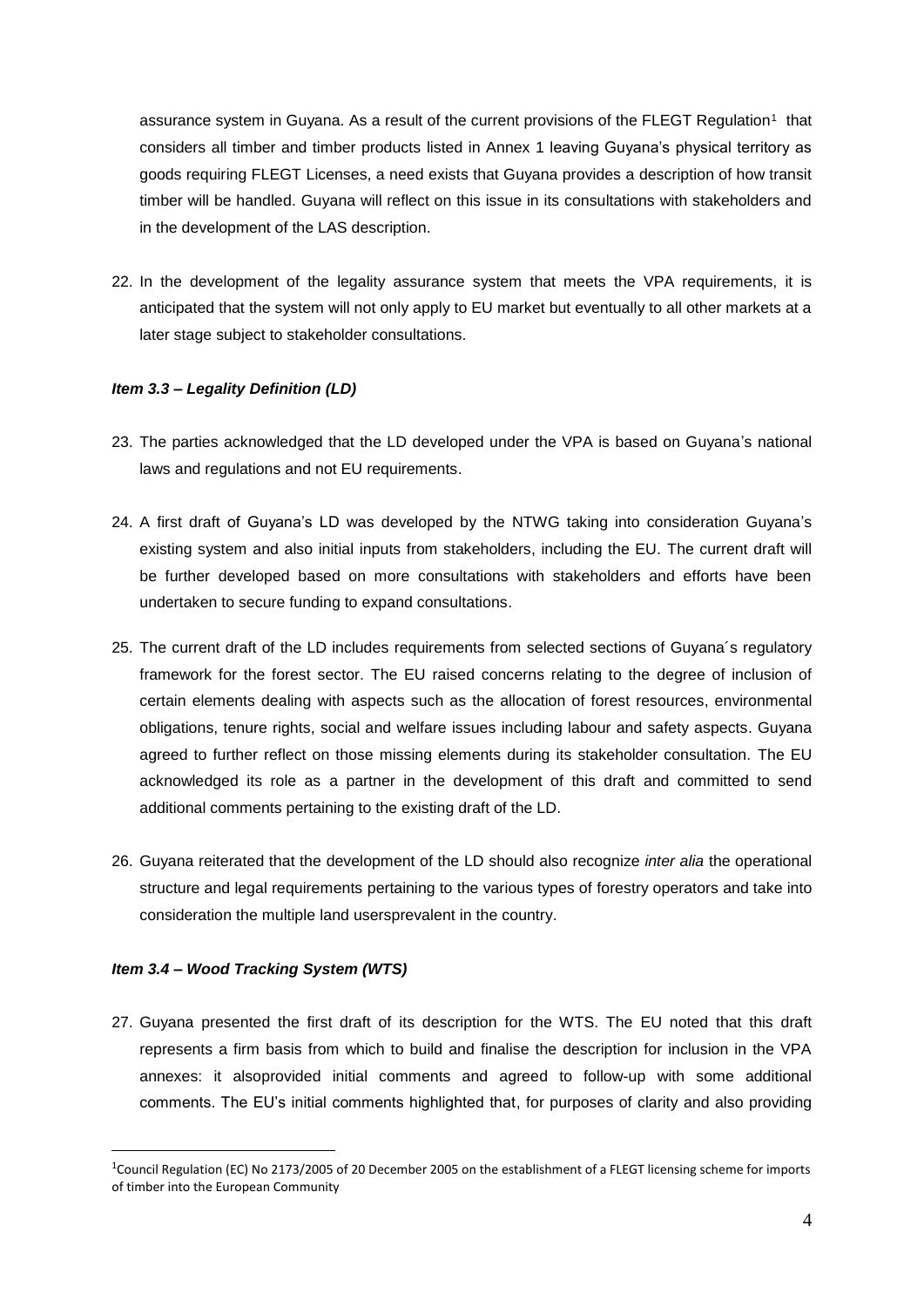assurances of the integrity of the supply chain controls, supplementary information should be included. Such information pertains to a description of existing control points and/or intermediary controls not currently reflected as well as the inclusion of additional information on aspects of data collection and management, describing the reconciliation processes at the various stages of the supply chain, a description of existing databases, as well as how anomalies in the context of the supply chain are dealt with. Aspects of imported timber and transit timber were also highlighted in context of the supply chain.

- 28. Guyana noted comments made and welcomed any further inputs on the initial draft: it further agreed to make the document available in "*Word format*" for any further inputs. Guyana requested further guidance on the best formats for capturing information contained within the existing flow diagrams in the current description.
- 29. Guyana reiterated that it intends to use a universal WTS which will allow it to not only meet EU requirements in this respect, but various markets´ requirements.

#### *Item 3.5 – Import procedures into the EU*

- 30. The EU presented the procedures for releasing FLEGT licensed timber on the EU market, once the FLEGT licensing system is operational. Belgian authorities had a presentation of their system on Monday 15 July. The UK procedures were also described during the technical session as an example.
- 31. The EU introduced a draft annex on these procedures, and invited Guyana to comment during one of the upcoming technical meetings.

#### *Item 3.6 – FLEGT license specification*

- 32. The EU distributed the FLEGT regulation (2005) and the FLEGT implementing regulation (2008), which specifies the format of the FLEGT license.
- 33. The EU introduced a draft annex on these specifications, and invited Guyana to comment during one of the upcoming technical meetings.
- 34. The EU informed Guyana that box 2 of the FLEGT licensecan contain all the relevant countryspecific information needed for Guyana (for example, tax identification number, Guyana export certificate reference).
- 35. Guyana expressed concerns about how to fill in box 11 for plywood as it is a composite product where it is difficult to define the species. The EU will respond to Guyana with specific answers.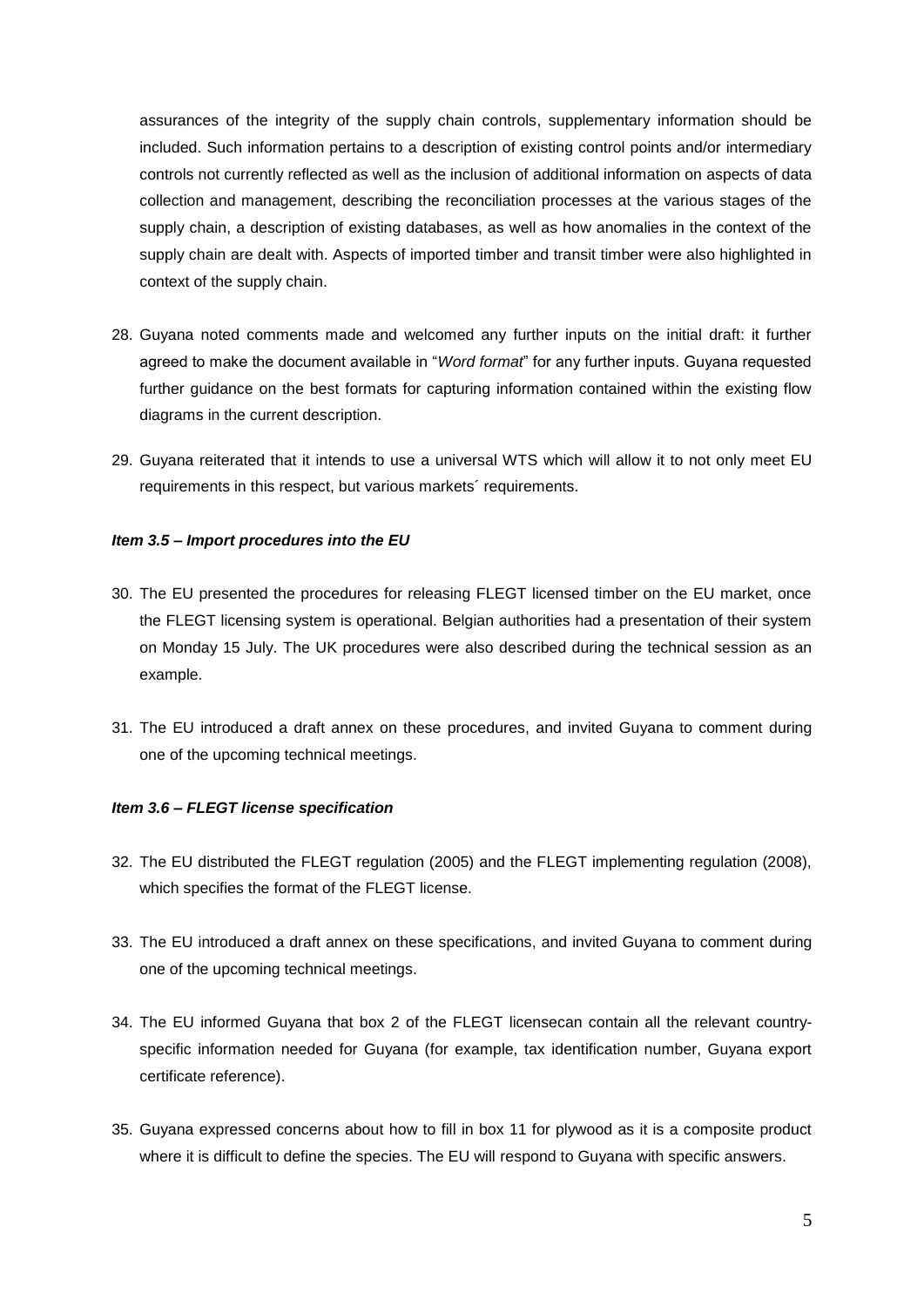#### *Agenda Item 4: Consultation and Work Structure for preparing the VPA*

- 36. Guyana described the work structures for preparing the VPA. Those were included in the guidelines referred in item 3.1. A description of Guyana´s consultation and work structures for preparing the VPA is given in an organogram, in annex 3 of this Aide-mémoire.
- 37. Guyana clarified its intent with the current communication strategy: it proposed to reconsider the document and its objectives with a view to ensure that itbetter reflects the wider notion associated with stakeholder processes and engagement. Notwithstanding this,Guyana will continue existing consultations until the conclusion of the VPA process.
- 38. Among the various communications mechanisms, Guyana intends to develop a space on the website of the Guyana Forestry Commission (www.forestry.gov.gy) for sharing information and receiving feedback as part of its stakeholder consultation process.

#### **Agenda Item 5: Introduction of New Issues**

#### *Item 5.1 –LAS main elements*

- 39. The EU made a presentation on the elements of the LAS and their interrelations, to guide Guyana´sdevelopment ofits LAS.
- 40. The presentation was followed by good discussions clarifying various aspects and/or expectations in respect of these elements. Not limiting it to the following, such discussions included aspects such as:
	- 40.1. Elements inherent in developing the legality definition.
	- 40.2. Elements inherent in developing the wood tracking system definition.
	- 40.3. Verification of the legality definition and also the wood tracking system.
	- 40.4. Licensing, documentation associated or accompanying the licensing process as well as the linkage between verification, licensing and the Independent Audit.
	- 40.5. The scope and nature of the Independent Audit (IA): various aspects were discussed including aspects relating to type and level of assessment that will be done through the independent audit. The independent audit will assess the LAS system (system audit).
- 41. Subsequent to the second negotiation session Guyana will, together with its stakeholders, continue to develop the elements of the LAS.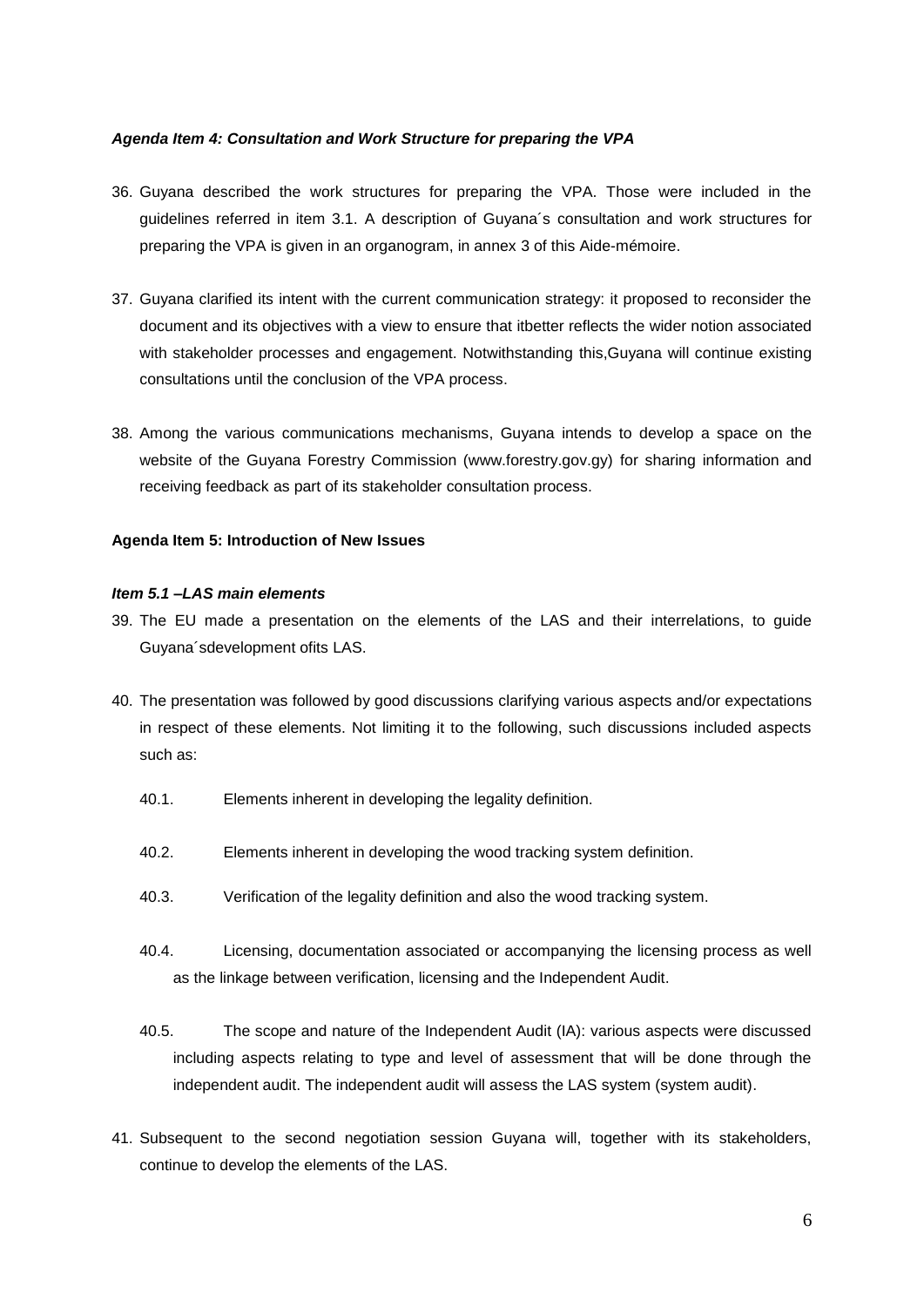#### *Item 5.2 – Criteria for assessment of the LAS*

42. The annex on the criteria to assess the LAS was introduced by the EU and Guyana was invited to comment. It will be used by both parties when the licensing system is ready to become operational.

#### *Item 5.3 – Transparency and Public Information*

- 43. The parties agreed that Transparency and Public Information is central to the VPA process as it can facilitate the implementation, monitoring and understanding of the LAS. It further strengthens stakeholder support and stakeholder abilities to meet LAS requirements and promote overall forest sector transparency that improves both stakeholder and consumer confidence in the country's products and systems governing the sector.
- 44. This VPA Annex on transparency and public information provides an opportunity to clearly make visible what information is in the public domain on the VPA and forest sector. It *inter alia* lists information to be placed in the public domain and highlights the manner that information will be shared and who is responsible for disclosing such information to the public. It further describes what is to be reported as part of the VPA by the Parties.
- 45. Contents of this annex can be broader than VPA related information, listing any additional information that Guyana may already, or intends to, make public. As such the VPA can become a vehicle to promote the Guyana's commitment to transparency and make clear what information is available and how to access such information.
- 46. Guyana agreed to reflect on the above principles in the development of this Annex: the development of this Annex will take place in consultation with Guyana stakeholders. The consultation process will be guided by the communication and consultation strategy which is in preparation.

#### *Item 5.3 Presentation of the VPA text, in relation to annexes*

47. The text of the VPA was introduced by the EU. As part of this description, the general functions and mandate of a body managing the VPA (generally referred as Joint Implementation Committee (JIC) in other agreements) were introduced. It was agreed that an example of an existing JIC`s ToR, the Ghana-EU VPA annual report as well as the Aarhus Convention will be sent by the EU to Guyana.

#### **Agenda Item 6: Next Steps – Follow up on Joint VPA Roadmap and proposed changes**

48. The joint VPA roadmap was reviewed to bench mark what has been achieved so far and update milestones. It is available in Annex 2.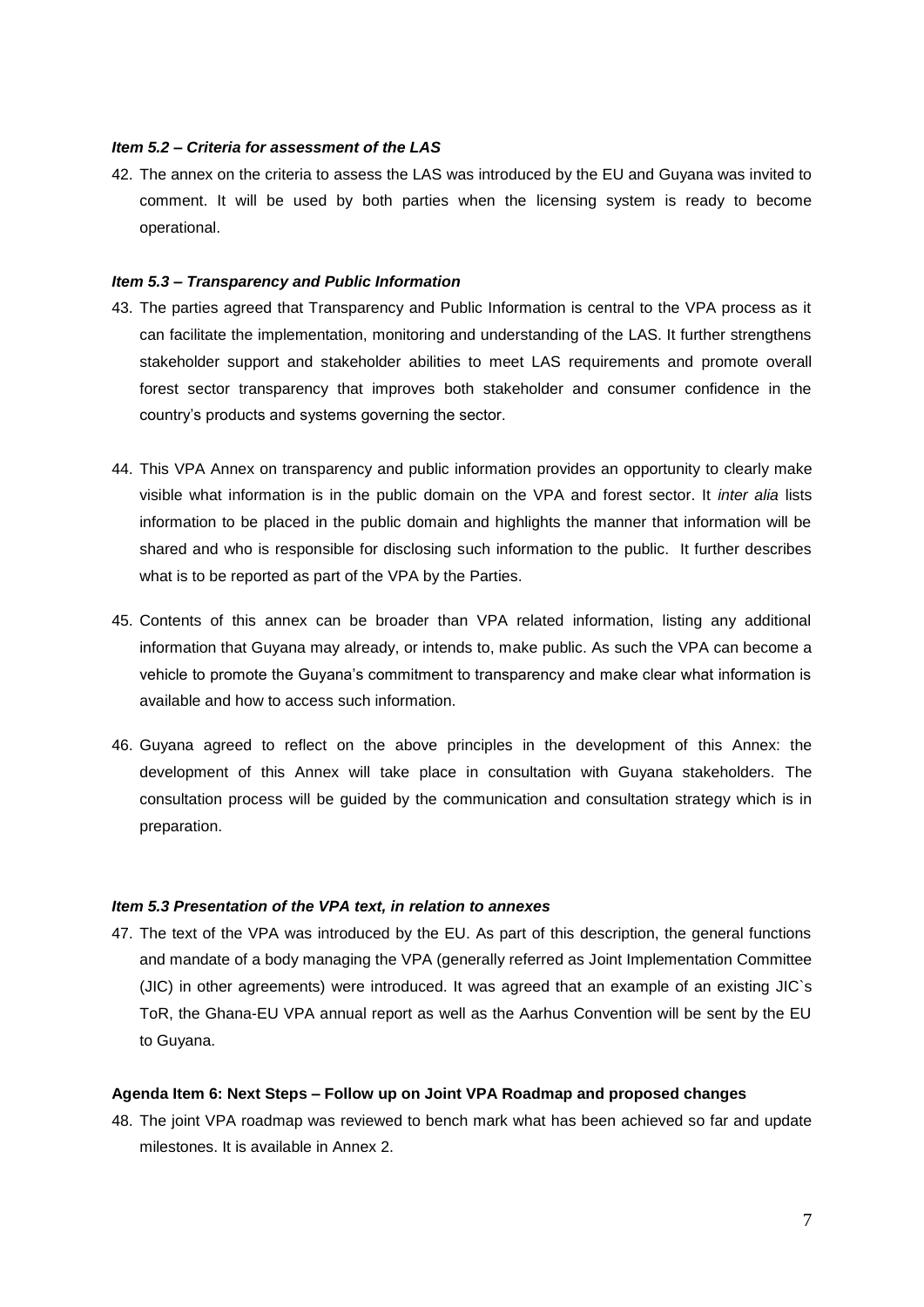## **Agenda Item 7: Closing Statements**

49. Both delegations thanked each other for the good progress and constructive spirit of discussions. The Guyana delegation thanked in particular the FAO FLEGT programme for their support. The meeting was thereafter closed.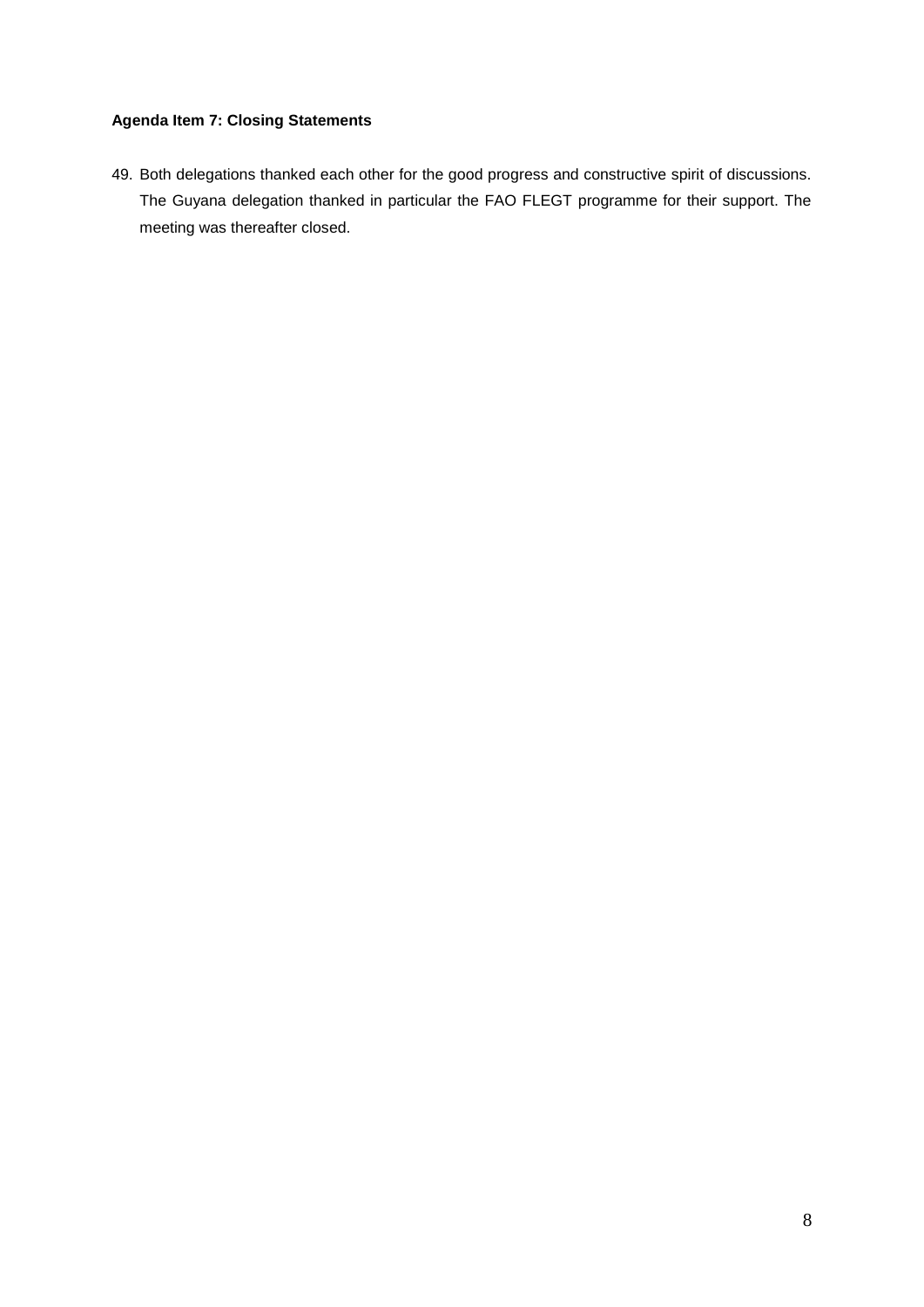#### **ANNEX 1:**

## **LIST OF PARTICIPANTS**

#### **A) Guyana team**

- 1. Tasreef Khan Deputy Commissioner, Guyana Forestry Commission
- 2. Kenny David Guyana Forestry Commission
- 3. Gavin Agard Ministry of Natural Resources and Environment
- 4. Moses Ho Representative of Guyana's Forest Products Exporters to the EU
- 5. Derrick John Chairperson, National Toshaos' Council
- 6. Eusi Anderson Ministry of Legal Affairs
- 7. RushelleLiverpool Ministry of Legal Affairs
- 8. Khalawan Forest Products Association
- 9. Laura Singh Forest Products Development and Marketing Council Inc.
- 10. Mohindra Chand Guyana Manufacturers and Services Association
- 11. Beverley Mc Donald Ministry of Foreign Affairs
- 12. Yvonne Pearson Ministry of Amerindian Affairs
- 13. Simone Beckles– Guyana Revenue Authority
- 14. Autry Haynes Indigenous Peoples' Commission

#### **B) European Union team**

- 1. Cristiana Pasca-Palmer, EuropeanCommission (Brussels)
- 2. Mathieu Bousquet, EuropeanCommission (Brussels)
- 3. Michela Tagliaferri, European Commission (Brussels)
- 4. Bernard Crabbé, European Commission (Brussels)
- 5. Thibaut Portevin, European Commission (Brussels)
- 6. Hugh Speechly, UK Department for International Development (DFID)
- 7. Julia Falconer, European Forest Institute (EFI)
- 8. Didier Devers, European Forest Institute (EFI)
- 9. Marketta Juppi, European Forest Institute (EFI)
- 10. Morne van der Linde, European Forest Institute (EFI)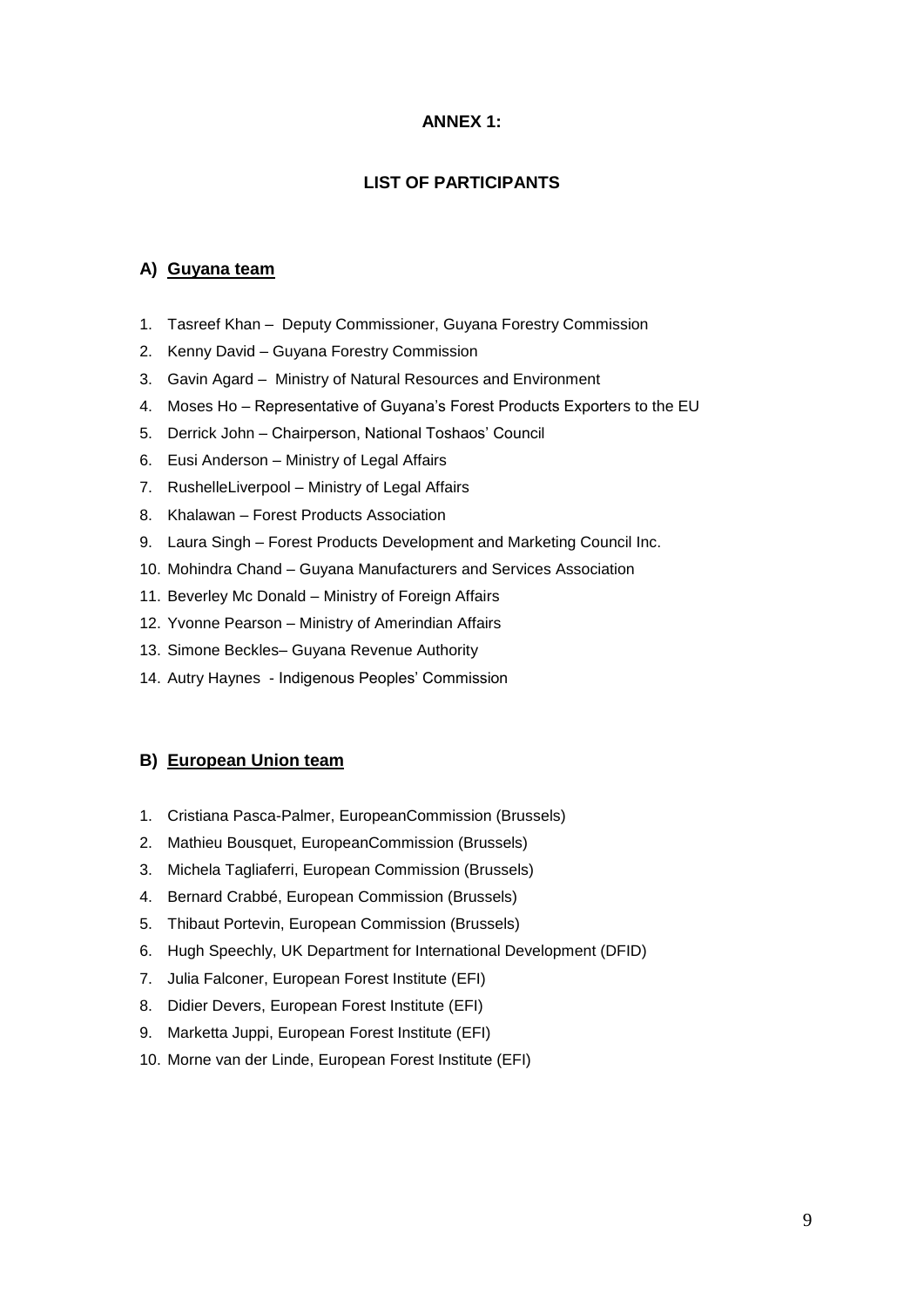# **ANNEX 2:**

# **Updated Joint Roadmap for Guyana – EU FLEGT VPA Negotiations**

| <b>Activities</b>                                                                       | <b>Tentative Sub Activities</b>                                                                                                                                                                                                                           | <b>Tentative</b><br><b>Completion</b><br><b>Date</b> | <b>Tentative Key Milestones (KM)</b>                                                                                                        | <b>Status/Comment</b>                                                                                                                                                 |  |
|-----------------------------------------------------------------------------------------|-----------------------------------------------------------------------------------------------------------------------------------------------------------------------------------------------------------------------------------------------------------|------------------------------------------------------|---------------------------------------------------------------------------------------------------------------------------------------------|-----------------------------------------------------------------------------------------------------------------------------------------------------------------------|--|
| <b>Negotiation</b><br><b>Meeting 1</b>                                                  | Hold Negotiation Meeting and Joint Press<br>Conference:<br>Initial Presentation on VPA Structure<br>and Objectives<br>Introduction to Guyana's Legality<br>Framework and Existing Timber<br>Legality Verification System<br>Joint roadmap on negotiations | December<br>2012                                     | Joint Aide Memoire of Meeting                                                                                                               | Completed                                                                                                                                                             |  |
|                                                                                         | <b>Conduct Pre Negotiation Meeting</b><br><b>Conduct Initial Field Visit</b>                                                                                                                                                                              | December<br>2012<br>December<br>2012                 | <b>Meeting Summary</b><br>Field Visit Agenda                                                                                                | Completed<br>Completed                                                                                                                                                |  |
|                                                                                         | Develop and Finalise Roadmap on<br><b>Negotiations Elements.</b>                                                                                                                                                                                          | January 2013                                         | Final Joint Roadmap for Guyana - EU<br><b>FLEGT VPA negotiations</b>                                                                        | Completed                                                                                                                                                             |  |
| Preparatory<br><b>Activities to</b><br>inform<br><b>Negotiation</b><br><b>Meeting 2</b> | Joint Technical Meeting 1:<br>VPA Structure and Objectives.<br>1.<br>Draft section of VPA on VPA<br>Objective.<br>Initial Discussion on Regulatory<br>2.<br>Framework.<br>Initial Discussion on Scope of<br>3.                                            | February 2013<br>(week 1)                            | VPA Objectives for<br>Guyanadocumented.<br>Initial Regulatory framework<br>developed.<br>Summary of initial discussions on<br>Scope of VPA. | The guidelines for the VPA<br>1.<br>negotiation developed and being<br>discussed at the second negiotation.<br>Thisdocumentwillinformthe VPA<br>objectives for Guyana |  |
|                                                                                         | Agreement (includes product<br>coverage)                                                                                                                                                                                                                  |                                                      |                                                                                                                                             | Completed. New KM: Revised draft<br>of Regulatory Framework                                                                                                           |  |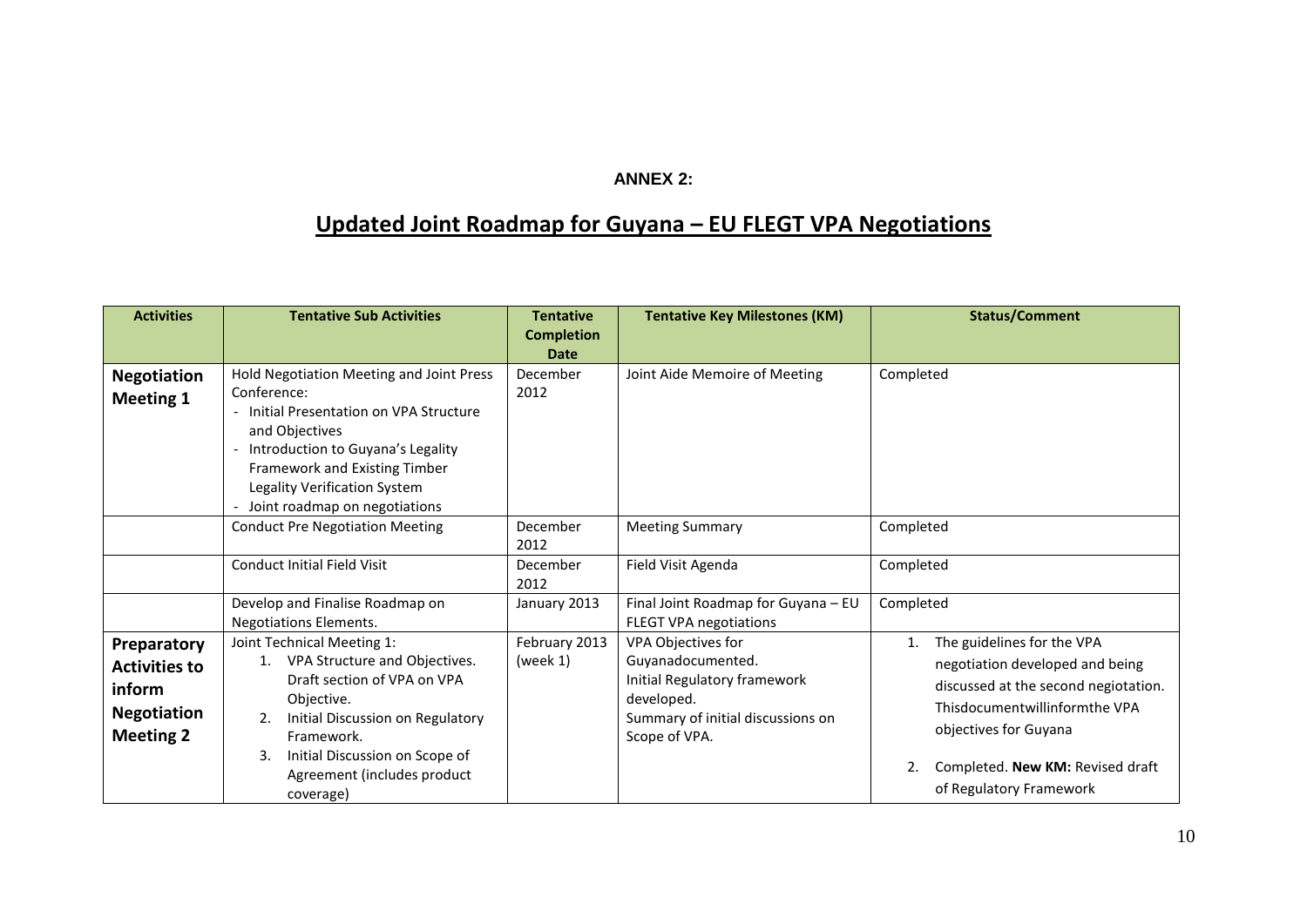|                                                                                                                                                                                                                                                                                                                                                                    |                      |                                                                                                                                                                                                                                                                                                                                                           | (September, 2013)                                                                                                                                                                                                                                                                                                                                                                                                                     |
|--------------------------------------------------------------------------------------------------------------------------------------------------------------------------------------------------------------------------------------------------------------------------------------------------------------------------------------------------------------------|----------------------|-----------------------------------------------------------------------------------------------------------------------------------------------------------------------------------------------------------------------------------------------------------------------------------------------------------------------------------------------------------|---------------------------------------------------------------------------------------------------------------------------------------------------------------------------------------------------------------------------------------------------------------------------------------------------------------------------------------------------------------------------------------------------------------------------------------|
|                                                                                                                                                                                                                                                                                                                                                                    | March 2013           |                                                                                                                                                                                                                                                                                                                                                           | Completed. New KM: Revised scope<br>3.<br>of Agreement Completed<br>(September, 2013)                                                                                                                                                                                                                                                                                                                                                 |
| Joint Technical Meeting 2:<br>Further Discussion on Regulatory<br>1.<br>Framework<br>Initial Discussion on Definition of<br>2.<br>Legality<br>Discussion on Scope of<br>3.<br>Agreement (includes product<br>coverage)<br>Initial drafting of VPA Annex 1:<br>4.<br>Product Coverage                                                                               | (week 3)             | Summary of initial and further<br>discussions on Definition of Legality<br>and Regulatory Framework.<br>Scope of Agreement discussed<br>including outline of product<br>coverage.<br>VPA Annex 1 developed.                                                                                                                                               | Discussions in progress. Revised<br>1.<br>draft to be updated after national<br>stakeholder consultations (January,<br>2014)<br>Completed. Discussion on-going<br>2.<br>National Consultations to follow<br>(Jan, 2014)<br>Needs further discussion after<br>3.<br>national consultations (January,<br>2014)<br>Completed. Revised draft subject to<br>4.<br>stakeholder consultation<br>(September, 2013)                            |
| Joint Technical Meeting 3:<br>1. Draft legality Definition and<br>Regulatory framework (Annex 2).<br>Compile first draft on some<br>2.<br>aspects of Annex 5: LAS.<br><b>Wood Tracking Systems</b><br>3.<br>Developed based on existing<br>systems.<br>4. Discuss verification system.<br>Commence development of FLEGT<br>Licensing procedures and<br>structures. | May 2013<br>(week 3) | Legality Definition and Regulatory<br>framework developed in draft, to be<br>further informed by results of field<br>testing. Annex 2 developed.<br>First Draft of Annex 5 documented -<br>some aspects.<br>WTS developed.<br>Summary of Discussions on<br>Verification System, FLEGT licensing<br>procedures and structures.<br>Draft Annex 3 developed. | 1. Completed. New KM: Final draft of Legality<br>Definition and Regulatory Framework to be<br>completed (December, 2014)<br>2. One aspect of Annex 5 drafted: Wood<br>Tracking System document (WTS). New KM:<br>Annex 5: LAS will be completed by<br>(December, 2014)<br>3. First draft of Wood Tracking System<br>document developed. New KM: Final draft of<br>WTS (December, 2014)<br>4. Will be discussed at second negotiation. |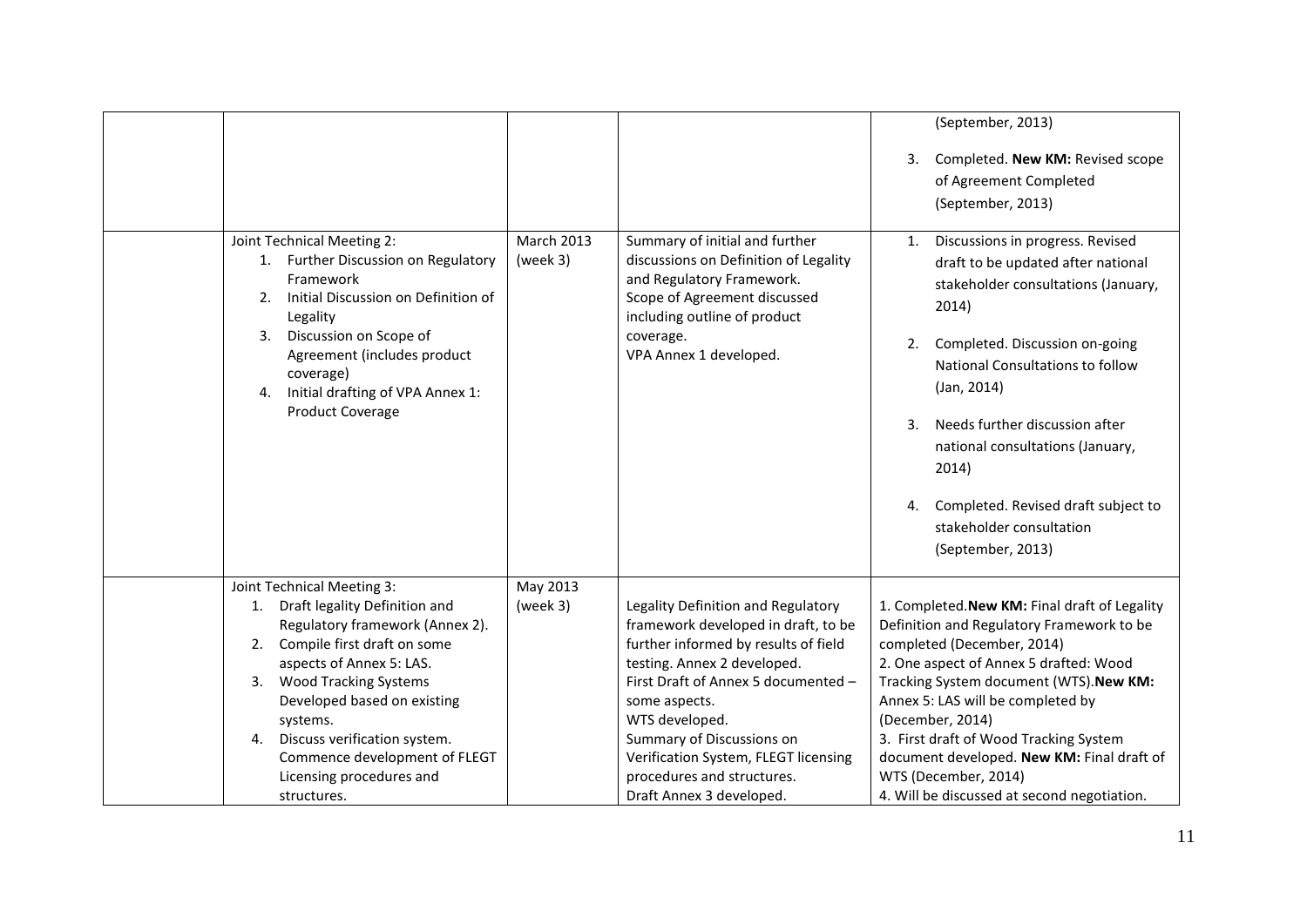|                                        | Discuss and Draft Annex 3: EU<br>5.<br>Procedures Port Entry.                                                                                                                                                                                                                                                                                                                                                                                                                                             |                              |                                                                                                                                                                                                                                                                                                                                                                       | New KM: Prioritise outcome from second<br>negotiation. Development for a proposed<br>verification system (March, 2014)<br>5. Draft of Annex 3 developed and to be<br>further discussed at second negotiation. New<br>KM: Final draft to be developed (September,<br>2013)                                                                                                                                                                                                                           |
|----------------------------------------|-----------------------------------------------------------------------------------------------------------------------------------------------------------------------------------------------------------------------------------------------------------------------------------------------------------------------------------------------------------------------------------------------------------------------------------------------------------------------------------------------------------|------------------------------|-----------------------------------------------------------------------------------------------------------------------------------------------------------------------------------------------------------------------------------------------------------------------------------------------------------------------------------------------------------------------|-----------------------------------------------------------------------------------------------------------------------------------------------------------------------------------------------------------------------------------------------------------------------------------------------------------------------------------------------------------------------------------------------------------------------------------------------------------------------------------------------------|
| <b>Negotiation</b><br><b>Meeting 2</b> | Hold Negotiation Meeting and<br>1.<br>Joint Press Conference<br>Presentation on draft VPA<br>2.<br>Objective for Guyana<br>Presentation on draft Scope of<br>3.<br>Agreement (including an outline<br>of product coverage)<br>Presentation on draft legality<br>4.<br>definition and Regulatory<br>framework (subject to revision<br>following field test). Annex 2.<br>Presentation on main Elements<br>5.<br>of LAS.<br>Annex 9 developed.<br>6.<br>Discuss and agree on Wood<br>7.<br>Tracking System. | <b>July 2013</b><br>(week 2) | Joint Aide Memoire of Meeting<br>VPA Objectives developed.<br>Agreement on Scope of VPA (Annex<br>$1$ ).<br>Annex 2 - Legality Definition and<br>Regulatory Framework agreed to<br>(subject to findings of field test)<br>Main elements of Annex 5 (LAS) and<br>Annex 9 - (Assessment Criteria for<br>LAS) finalised and agreed.<br>WTS agreed to.<br>Annex 3 agreed. | <b>Negotiation unfolding</b><br>1.<br>Pending negotiation and subject to<br>2.<br>feedback from stakeholder<br>consultations<br>Pending negotiation and subject to<br>3.<br>feedback from stakeholder<br>consultations<br>Pending negotiation and subject to<br>4.<br>feedback from stakeholder<br>consultations<br>To be developed<br>5.<br>To be developed<br>6.<br>Discussion has commenced;<br>7.<br>agreement to be finalised<br>Discussion has commenced;<br>8.<br>agreement to be finalised. |
|                                        | Discuss and finalise Annex 3: EU<br>8.<br><b>Procedures Port Entry</b>                                                                                                                                                                                                                                                                                                                                                                                                                                    |                              |                                                                                                                                                                                                                                                                                                                                                                       |                                                                                                                                                                                                                                                                                                                                                                                                                                                                                                     |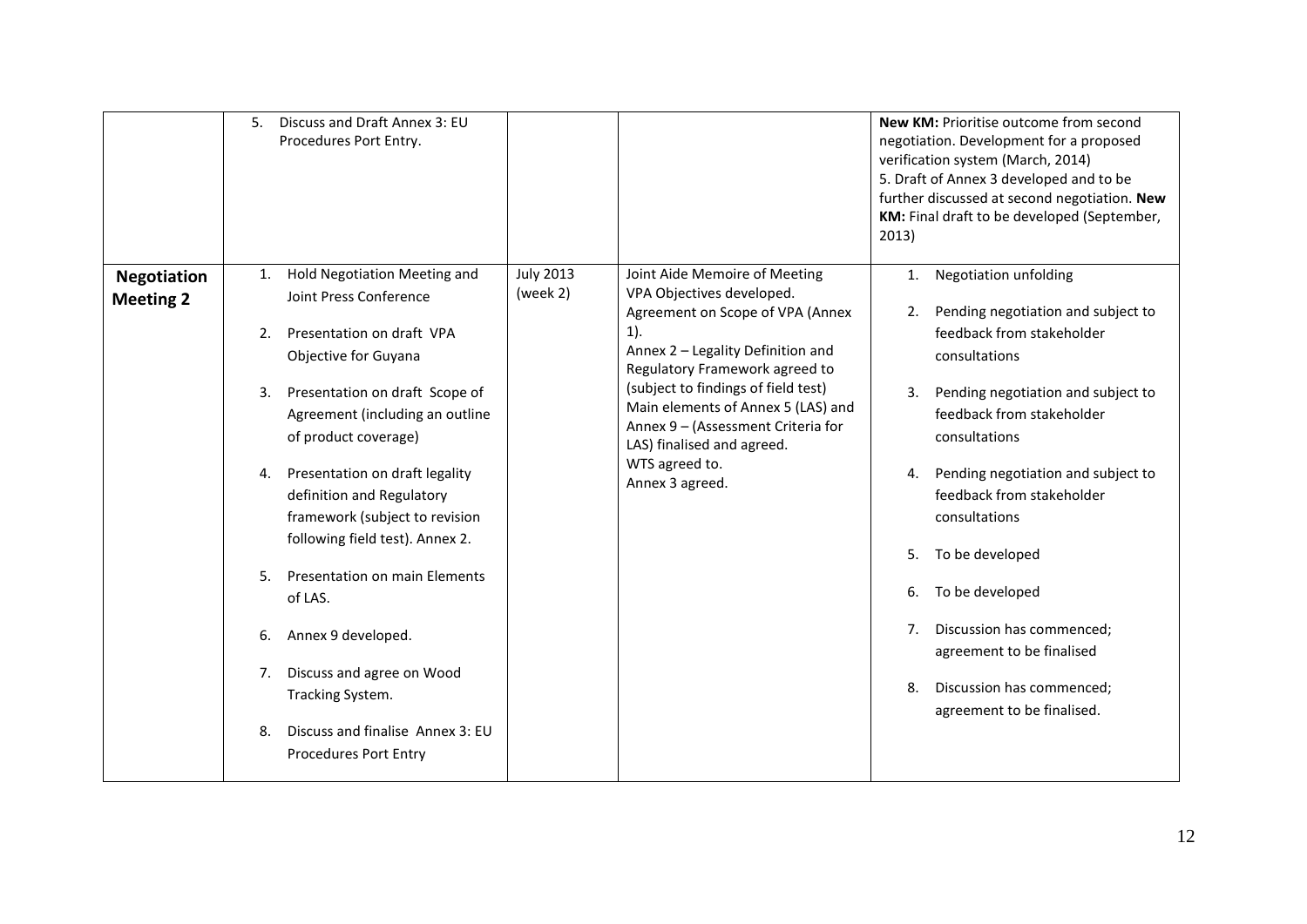| Preparatory<br><b>Activities to</b><br>Inform<br><b>Negotiation</b><br><b>Meeting 3</b> | Joint Technical Meeting 4.<br>1. Revised draft VPA Structure and<br>Objectives.<br>ReviseddraftofRegulatory<br>2.<br>Framework<br>3. Revised draft of Legality<br>Definition<br><b>Revised draft of Annex 3</b><br>4.                                                                                                                                                                                       | Sept 2013<br>(Week 3)         | Legality Definition and Regulatory<br>framework developed. Annex 2<br>developed.<br>Consultations ongoing<br>Revised draft of Annex 3 approved.                                                         |  |
|-----------------------------------------------------------------------------------------|-------------------------------------------------------------------------------------------------------------------------------------------------------------------------------------------------------------------------------------------------------------------------------------------------------------------------------------------------------------------------------------------------------------|-------------------------------|---------------------------------------------------------------------------------------------------------------------------------------------------------------------------------------------------------|--|
| Preparatory<br><b>Activities to</b><br>Inform<br><b>Negotiation</b><br><b>Meeting 3</b> | Joint Technical Meeting 5.<br>Presentation of the<br>1.<br>'Communication/Consultation<br>Strategy project' as a result of<br>consultations<br>First draft of all aspects of Annex<br>2.<br>5<br>Discuss verification system.<br>3.<br>Commence development of<br>FLEGT Licensing procedures and<br>structures.<br>Presentation of revised VPA<br>4.<br>Annex 1: Scope of Agreement<br>and Product Coverage | December,<br>2013<br>(week 1) | First Draft of Annex 5<br>2.<br>completed.<br>Summary of Discussions on<br>3.<br>Verification System, FLEGT<br>licensing procedures and<br>structures.<br>Agreement on Scope of<br>4.<br>VPA (Annex 1). |  |
| Preparatory<br><b>Activities to</b><br><b>Inform</b>                                    | Joint Technical Meeting 6<br>1. Advance discussion on<br>verification system.<br>2. Advance discussion on FLEGT                                                                                                                                                                                                                                                                                             | February,<br>2014             | Verification Protocol and MoPs<br>developed/revised<br>Summary of discussions on FLEGT<br>Licensing Procedures.                                                                                         |  |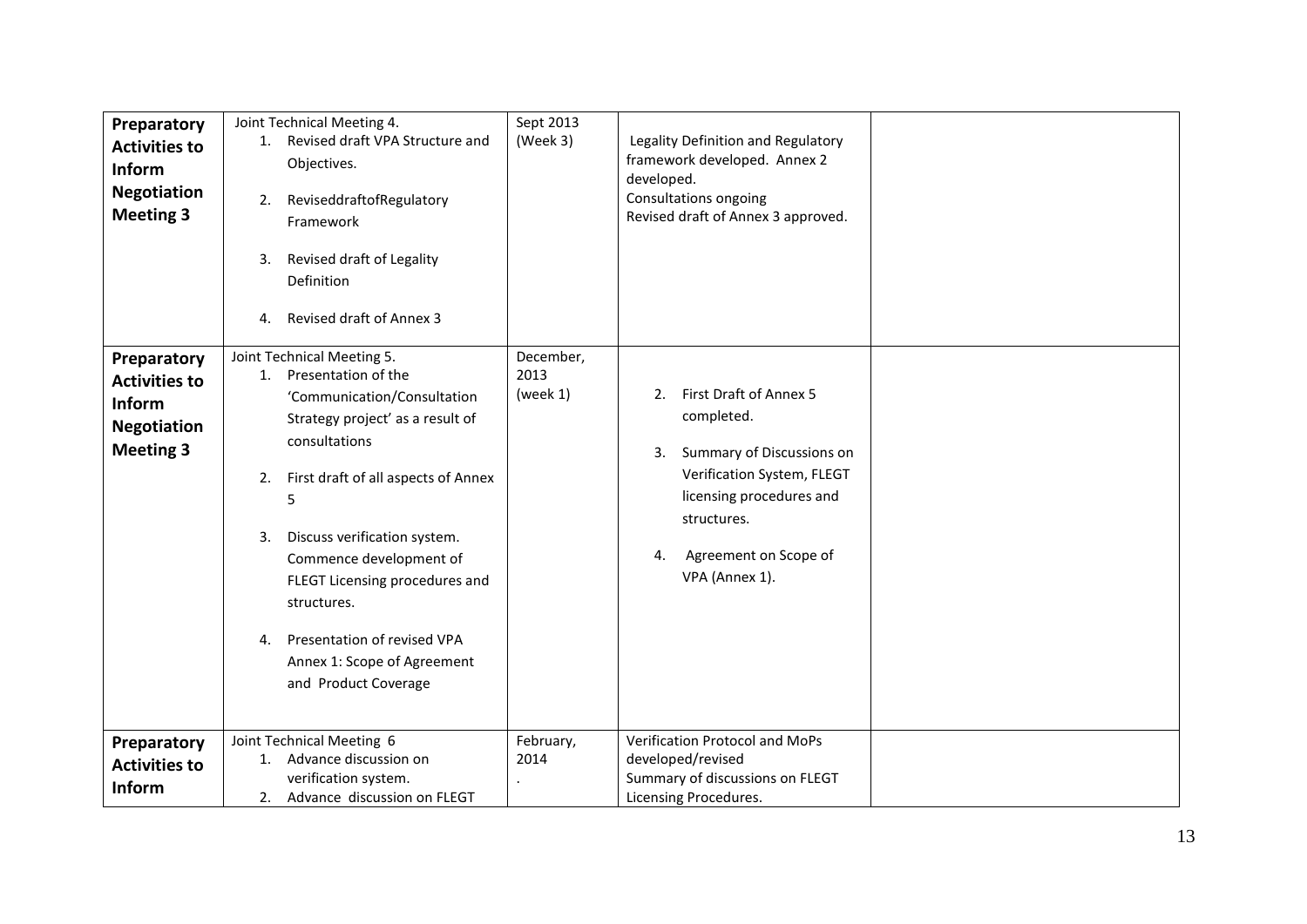| <b>Negotiation</b><br><b>Meeting 3</b>                                                                                            | Licensing procedures and<br>structures<br>Review and Develop LAS. Draft<br>3.<br>Annex 9 Assessment Criteria for<br>LAS<br>Identify and assess the main<br>4.<br>social, economic and<br>environmental impacts of VPA.<br>Identify Impacts on indigenous<br>peoples, forest operators,<br>millers, regulatory agencies,<br>forest sector employees and<br>other relevant stakeholders.<br>Draft Annex 8 on additional<br>5.<br>Measures" identification of<br>capacity gap.<br>Advance discussions main<br>6.<br>aspects of Agreement text<br>including: Licence Verification<br>process in the EU, Additional<br>measures to reinforce legality<br>verification, stakeholder<br>participation, market visibility<br>and promotion, and<br>communication. |             | Main Elements of LAS finalised.<br>Annex 9 developed.<br><b>Supporting Measures for VPA</b><br>identified - Annex 8 developed.<br>Review draft text of identified<br>elements of VPA. |  |
|-----------------------------------------------------------------------------------------------------------------------------------|-----------------------------------------------------------------------------------------------------------------------------------------------------------------------------------------------------------------------------------------------------------------------------------------------------------------------------------------------------------------------------------------------------------------------------------------------------------------------------------------------------------------------------------------------------------------------------------------------------------------------------------------------------------------------------------------------------------------------------------------------------------|-------------|---------------------------------------------------------------------------------------------------------------------------------------------------------------------------------------|--|
| Preparatory<br><b>Activities to</b><br>Inform<br><b>Negotiation</b><br><b>Meeting 4</b><br><b>Negotiation</b><br><b>Meeting 3</b> | Joint technical meetings and agenda to be<br>determined<br><b>Hold Negotiation Meeting.</b><br>1.<br>Presentation on Verification<br>2.<br>Protocol and Manual of                                                                                                                                                                                                                                                                                                                                                                                                                                                                                                                                                                                         | March, 2014 | Joint Aide Memoire of Meeting<br>Verification Protocol and MoPs<br>developed and agreed.<br>Annex 8 finalised and agreed.                                                             |  |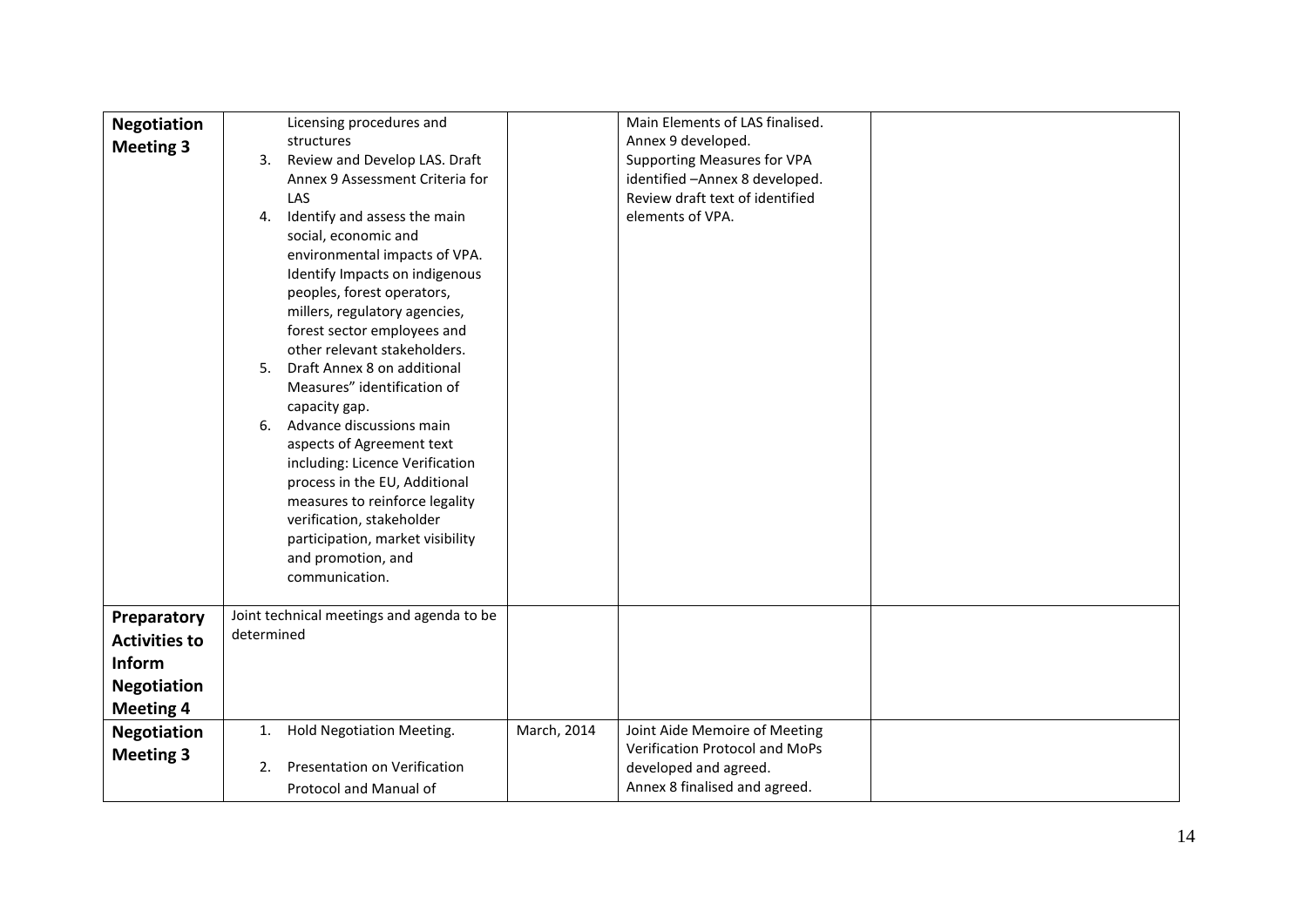| 4.<br>5. | Procedures developed/revised<br>3. Presentation on supporting<br>Measures for VPA identified<br>Annex 8 on additional measures:<br>identification of capacity gaps,<br>developed.<br>Presentation on main aspects of<br>Agreement text including:<br>Licence Verification process in<br>the EU, Additional measures to<br>reinforce legality verification,<br>stakeholder participation, market<br>visibility and promotion, and<br>communication. | Summary of discussions and<br>agreements on identified elements<br>and draft text for sections identified.<br>Summary of discussions on FLEGT<br>Licensing Procedures.<br>Main Elements of LAS finalised.<br>Annex 9 developed.<br><b>Supporting Measures for VPA</b><br>identified - Annex 8<br>Annex 8 developed |  |
|----------|----------------------------------------------------------------------------------------------------------------------------------------------------------------------------------------------------------------------------------------------------------------------------------------------------------------------------------------------------------------------------------------------------------------------------------------------------|--------------------------------------------------------------------------------------------------------------------------------------------------------------------------------------------------------------------------------------------------------------------------------------------------------------------|--|
| 6.       | Further discussions on FLEGT<br>Licensing procedures and<br>structures<br>7. Review and Develop LAS. Draft                                                                                                                                                                                                                                                                                                                                         |                                                                                                                                                                                                                                                                                                                    |  |
| 8.       | Annex 9 on Assessment Criteria<br>for LAS.<br>Identify and assess the main<br>social, economic and                                                                                                                                                                                                                                                                                                                                                 |                                                                                                                                                                                                                                                                                                                    |  |
|          | environmental impacts of VPA.<br>Identify Impacts on indigenous<br>peoples, forest operators, millers,<br>regulatory agencies, forest sector<br>employees and other relevant<br>stakeholders.                                                                                                                                                                                                                                                      |                                                                                                                                                                                                                                                                                                                    |  |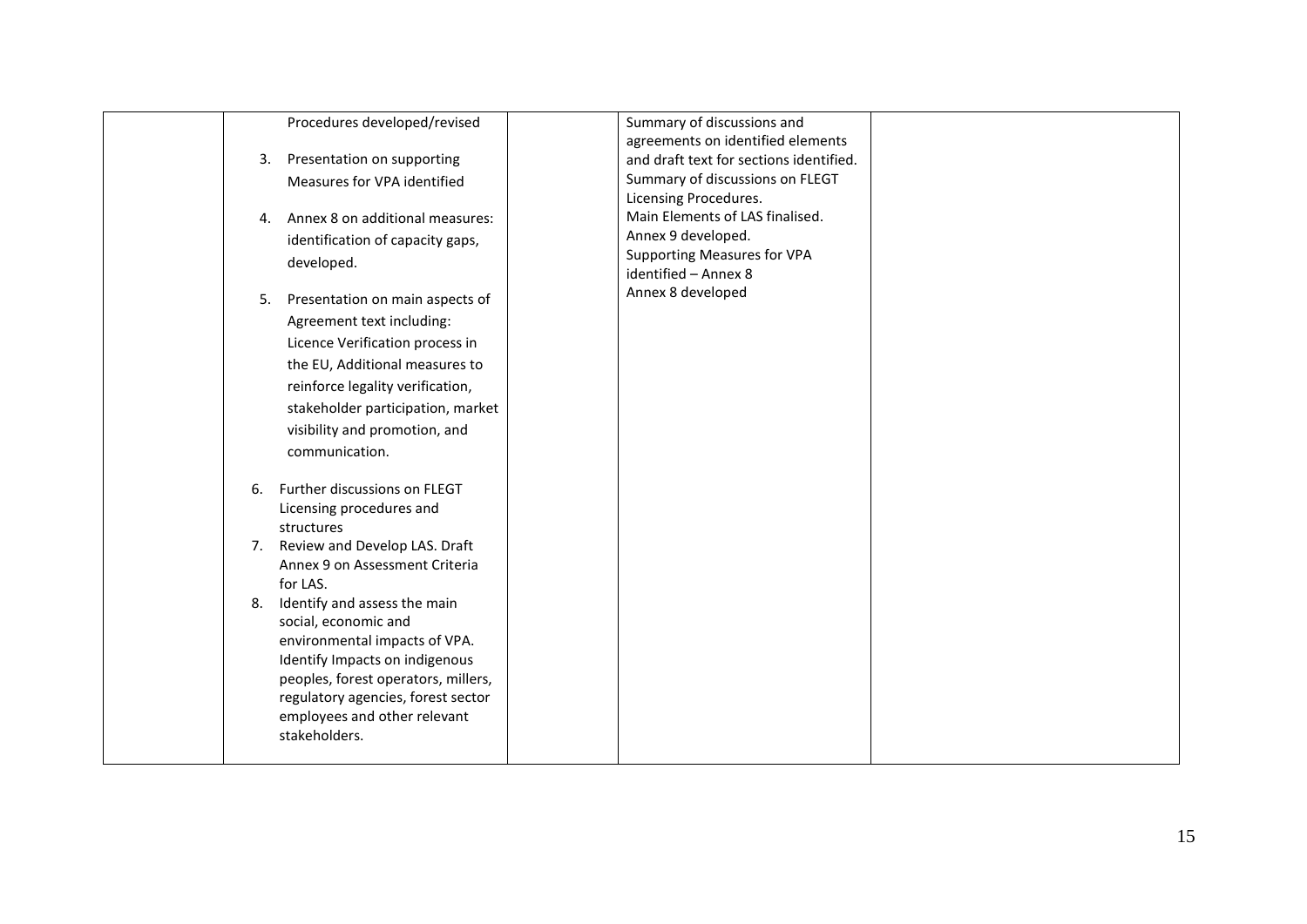| Preparatory                                                                             | Joint technical meetings and<br>1.                                                                                                                                                                                                           |                      |                                                                                                                                                                                                            |  |
|-----------------------------------------------------------------------------------------|----------------------------------------------------------------------------------------------------------------------------------------------------------------------------------------------------------------------------------------------|----------------------|------------------------------------------------------------------------------------------------------------------------------------------------------------------------------------------------------------|--|
| <b>Activities to</b>                                                                    | agenda to be determined                                                                                                                                                                                                                      |                      |                                                                                                                                                                                                            |  |
| Inform<br><b>Negotiation</b><br><b>Meeting 4</b>                                        | External legality definition review<br>2.<br>(if legality definition is mature<br>enough)                                                                                                                                                    |                      |                                                                                                                                                                                                            |  |
| <b>Negotiation</b>                                                                      | <b>Hold Negotiation Meeting</b><br>1.                                                                                                                                                                                                        | <b>July 2014</b>     | Joint Aide Memoire of Meeting.                                                                                                                                                                             |  |
| <b>Meeting 4</b>                                                                        | .Develop LAS in full (to be<br>2.<br>informed by changes in legality<br>definition).<br>Discuss Results of Pilot of LAS<br>3.<br>Review Status of body<br>4.<br>formulated for implementation<br>of VPA: Annex 1<br>Review of VPA text<br>5. |                      | All Elements of LAS developed,<br>Annex 5 on LAS completed.<br>Results of Pilot of LAS<br>Annex 11 on developed.<br>Review of VPA text conducted.                                                          |  |
| Preparatory<br><b>Activities to</b><br>Inform<br><b>Negotiation</b><br><b>Meeting 5</b> | Joint technical meetings and agenda to be<br>determined<br>External paper review of the VPA and its<br>annexes.                                                                                                                              |                      |                                                                                                                                                                                                            |  |
| <b>Negotiation</b><br><b>Meeting 5</b>                                                  | <b>Hold Negotiation Meeting</b><br>Finalise FLEGT licensing procedures and<br>structures.<br>Finalise Principles of Independent<br>Monitoring/Audit<br>Discuss Results of field test of Legality<br>Definition                               | Dec 2014/Jan<br>2015 | Joint Aide Memoire of Meeting.<br>Annex 4 completed - FLEGT<br>Licensing procedure.<br>Annex 6 - Principles of Independent<br>Monitoring developed.<br>Finalise Legality Definition if require<br>changes. |  |